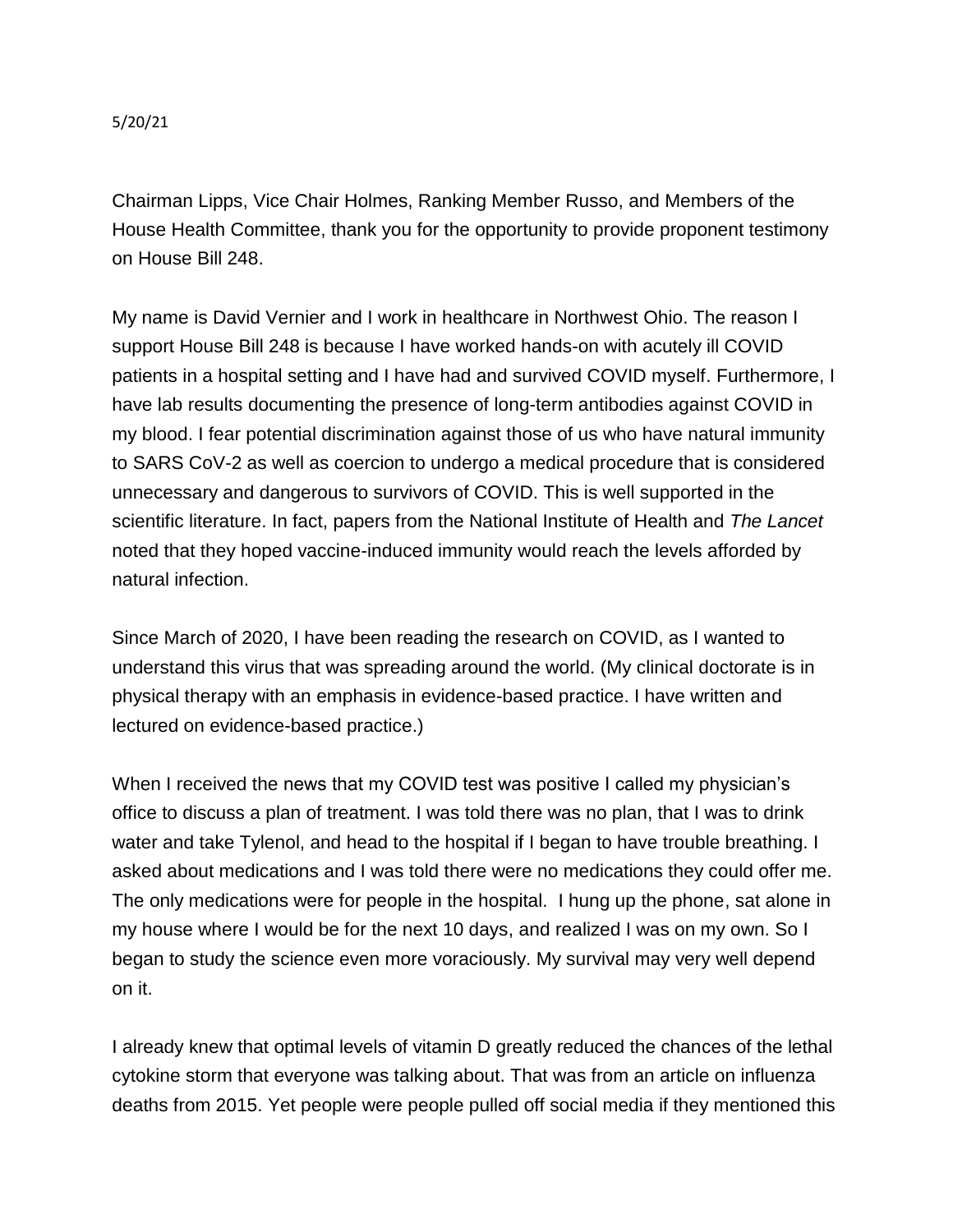fact early in the COVID epidemic. And not only did I find that there were treatments for acute COVID, I discovered that some family physicians in New York had been treating high risk COVID patients at home with a relatively cheap mix of medications that kept 85% of these patients from ever requiring hospital care. Let me say that again: 85% of high risk COVID patients were treated on an outpatient basis with an inexpensive medicine regimen that kept them from ever being admitted to the hospital.

When I heard the CDC state that fully vaccinated individuals could go without masks indoors, I wondered why there was no mention of COVID survivors being afforded the same freedom. The research was clear that COVID survivors had superior immunity to vaccinated individuals. This immunity has thus far been shown to last at least 7-8 months, while Pfizer is only estimating 6 months of immunity for their vaccine recipients. The CEO of Moderna is already talking about boosters as early as September. SARS Cov-1 survivors from 2003 have been shown to have immunity still, 17-18 years later. And SARS Cov-2 is about 80% similar to SARS Cov-1

As for the possibility of COVID survivors becoming reinfected again, everywhere this data has been looked at (the U.S, UK twice, Denmark, Qatar, China) the reinfection rate is always the same: less than 1%. Every country gets the same number. In January of this year *The Lancet* identified people who had been reinfected. They found 4. In the entire world they found 4. In an April article they had found between 18-24 cases.

New science continues to come out (and physicians are testifying to this in other state houses) that shows the vaccine poses an increased risk of side effects, including severe side effects requiring hospitalization, when given to COVID survivors. A Harvard-trained immunologist penned a recent letter to the FDA stating, "Vaccinating patients with [COVID]…is a clear and present potential danger to the health of these patients."

I am in favor of HB 234 to protect myself and other COVID survivors from being coerced into an unnecessary medical procedure, which poses a risk to us and to protect us from being required to have a different level of immunity than the general population.